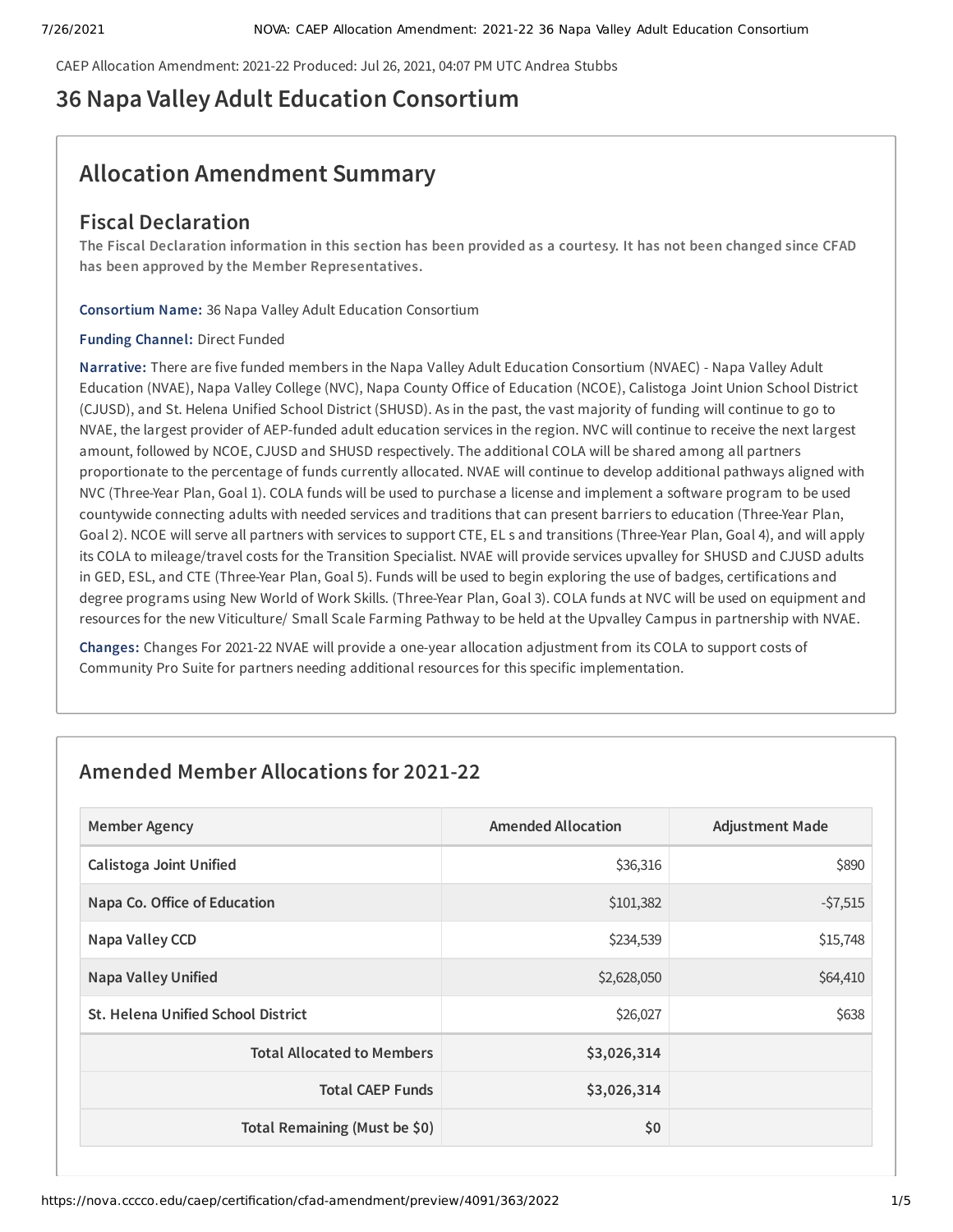| <b>Member Agencies</b>             |                                     |                                               |                             |  |
|------------------------------------|-------------------------------------|-----------------------------------------------|-----------------------------|--|
| <b>Member Agency</b>               | <b>Member Type</b>                  | Contact                                       | Phone                       |  |
| Napa Valley CCD                    | <b>District</b>                     | Eresa Puch                                    | $(707)$ 256-7181            |  |
| <b>Napa Valley Unified</b>         | Unified School District             | Evelyn Yee                                    | $(707)$ 303-4018            |  |
| Calistoga Joint Unified            | Unified School District             | Maureen Hester                                | (707) 942-4703 ext:<br>6890 |  |
| Napa Co. Office of Education       | County Office of Education<br>(COE) | Kelly Bucy Napa County Office of<br>Education | $(707)$ 253-6833            |  |
| St. Helena Unified School District | Unified School District             | Andrea Stubbs                                 | (707) 326-8770              |  |

# **Certification & Assurances**

By clicking "Approve" on the approval cards below, you are certifying the CFAD as well as confirming that you and ALL consortium members agree to the Assurances listed below.

## **Assurances**

 $\mathbf 0$ 

# **Membership & Decision-Making**

- I certify that any community college district, school district, or county office of education, or any joint powers authority consisting of community college districts, school districts, county offices of education, or a combination of these, located within the boundaries of the adult education region shall be permitted to join the consortium as a member (EC 84905 (a) (b). (See Membership Box above).
- I certify that only members as described above (and in EC 84905) are allowed to join my consortium as members and participate in decision making and approvals whether in a public meeting, or via the NOVA planning, budgeting & expense reporting system.
- I certify that as a condition of joining a consortium, as a member, I shall commit to reporting any funds (as described in EC 84916) available to that member for the purposes of education and workforce services for adults and the uses of those funds through the annual Program Area exercise in NOVA for reporting leveraged funds, and instructional hours.
- I certify that as a member of the consortium my district shall be represented only by an official designated by the governing board of the member (EC 84905 (c)).
- I certify that as a member of the consortium, I shall participate in any decision made by the consortium (EC 84905 (d)(1) (A)).
- I certify that all decision made by the consortium and its members is final (EC 84905 (d)(1)(F)).
- I certify that I will adhere to the consortium rules and procedures and, as agreed upon by the consortium members, to any additional by-laws, charters, etc.

# **Public Meetings**

I certify that a proposed decision is considered at an open, properly noticed public meeting of the consortium at which members of the public may comment (EC 84905  $(d)(1)(B)$ ).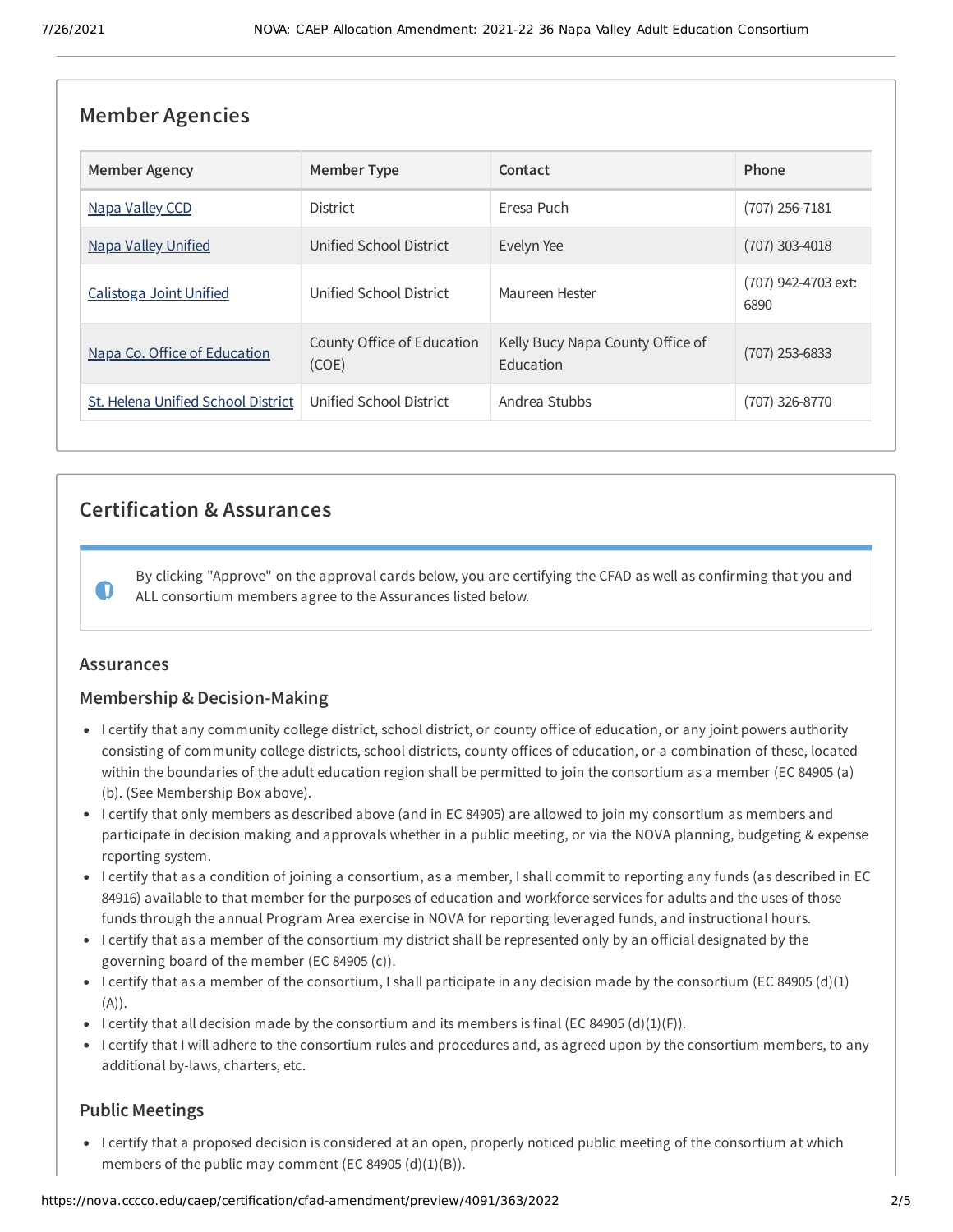- I certify that the consortium has provided the public with adequate notice of a proposed decision and considered any comments submitted by members of the public, and any comments submitted by members of the public have been distributed publicly (EC 84905  $(d)(1)(C)$ ).
- I certify that the consortium has requested comments regarding a proposed decision from other entities located in the adult education region that provide education and workforce services for adults (EC 84905 (d)(1)(D)(i)).
- I certify that the consortium has requested comments regarding a proposed decision from other entities located in the adult education region that provide education and workforce services for adults (EC 84905 (d)(1)(D)(i)).
- I certify that the consortium has considered input provided by pupils, teachers employed by local educational agencies, community college faculty, principals, administrators, classified staff, and the local bargaining units of the school districts and community college districts before it makes a decision (EC 84905 (d)(1)(E)).
- I certify that in addition to the meeting requirements listed in EC 84905, and as agreed upon by the consortium members, that I will follow the public meeting requirements listed in the Ralph M. Brown Act as the Brown Act applies to the governing body of any "local body created by state or federal statute." (Ed. Code, section 54952.)

# **Reporting Requirements**

- I certify that I will participate in completing and updating any consortium long range and/or short range planning efforts and/or budget work plans (EC 84906, 84914(a)).
- I certify that all CAEP expenses have been expended in the CAEP seven program areas, and services provided are consistent with the 3-year plan, the annual plan, and my district's work plan & budget as submitted in NOVA (EC 84913 (1-7), 84906, 8914(a)).
- I certify that my expenditures of CAEP funds match the objectives/activities included in the annual plan and the member work plan (EC 84906, 84914(a)).
- I certify that my expenditures of CAEP funds adhere to the allowable uses of funds as identified in the CAEP Fiscal Management Guide.
- I certify that I will report student level enrollment data and outcomes as prescribed by the State CAEP Office (EC 84920).
- I certify that I will share financial expenditure and progress reports with the members of my regional consortium.
- I certify that I understand that as a member if I do not meet any of these items I have certified, I will be deemed an ineffective member which may result in a loss or reduction of CAEP funding (EC 84914(b)).
- I certify that all CAEP expenses have been expended only for the education of persons 18 years of age or older (EC 84901(a)).

# **Napa Valley CCD - Member Representative**

**Eresa Puch** Controller [eresa.puch@napavalley.edu](mailto:eresa.puch@napavalley.edu) (707) 256-7181

# Approved by Er esa Puch

## **07/20/2021 03:07 PM PDT**

A d'an d'an de bhaile an t-aiste an dùthchan an dùthchan an dùthchan an dùthchan an dùthchan an dùthchan an dù<br>An dùthchan

## **Napa Co. Office of Education - Member Representative**

**Kelly Bucy** Director of Fiscal Services [kbucy@napacoe.org](mailto:kbucy@napacoe.org) (707) 253-6833